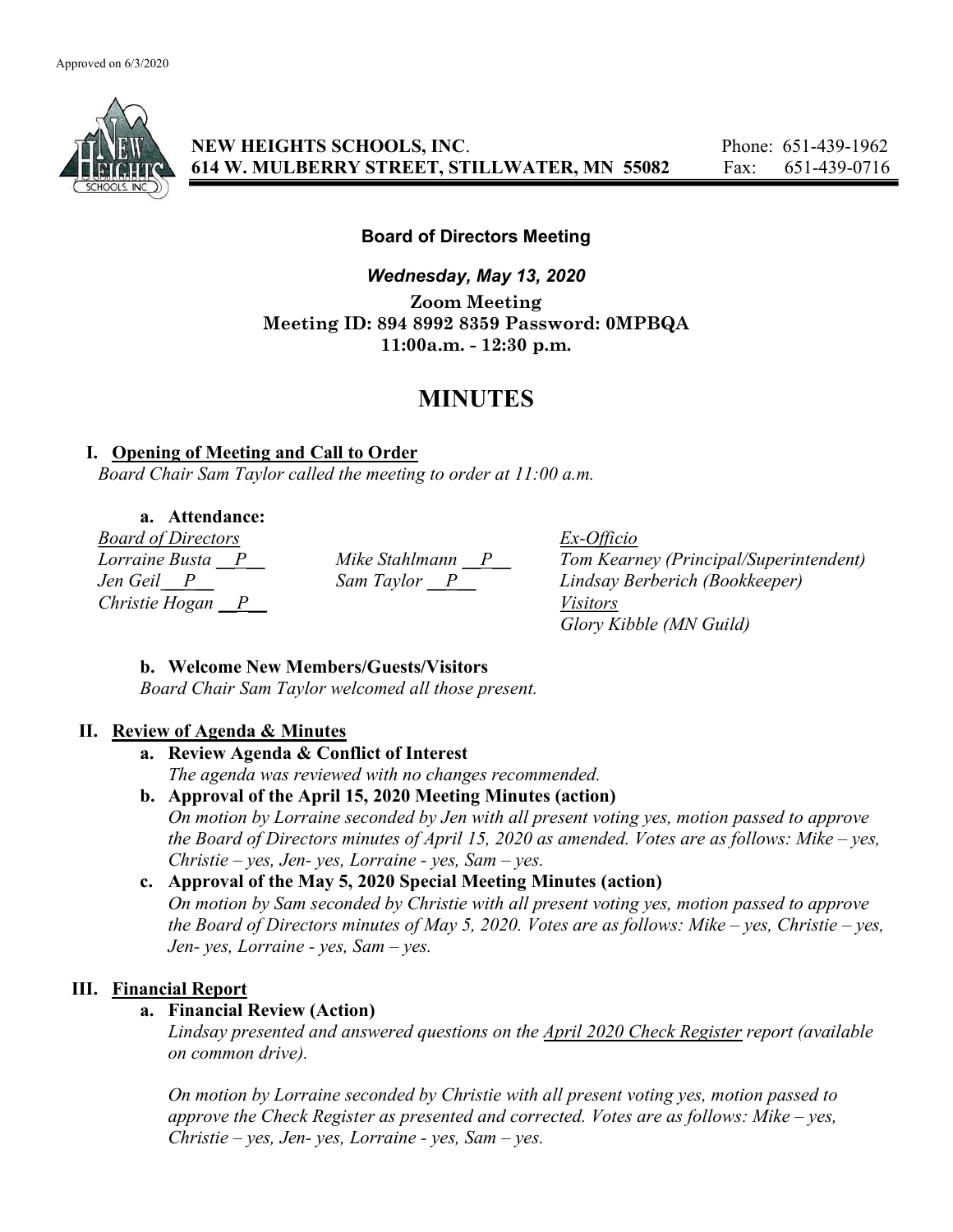### IV. Old Business

### a. Board Goals 2019-20

i. Research and gain the knowledge necessary by May 31, 2020 to create and implement a Five-year Strategic Plan.

Sam discussed the progress of this sub-committee. They did their research and have met this goal.

ii. To explore niche possibilities within the local community which may redefine and enhance the core academic program for the purpose of increasing enrollment and arrive at a direction by February 2020.

Sam discussed this goal and the sub-committee meeting in February. Goal met.

iii. Investigate the possibility of expanding programing such as E-Learning or a Pre-K program. Sam discussed this goal and the impact of Covid-19. Goal met.

### b. Annual Meeting

i. Date & Place (May 20, 11:00am; Zoom Meeting) Sam discussed the date and time of our Annual Meeting. All agreed to the Agenda and have this meeting on Zoom.

### V. New Business

#### a. Bylaws

Sam discussed the Bylaws we approved at a special meeting on March 31, 2020. Tom will look into the need to approve at the Annual meeting.

On motion by Lorraine seconded by Christie with all present voting yes, motion passed to approve new bylaws for our Annual Meeting if needed. Votes are as follows: Mike – yes, Christie – yes, Jenyes, Lorraine - yes, Sam – yes.

### b. Staff Updates

Our principal Mr. Kearney has received a resignation request from Dana Schmitt our Elementary Special Education teacher as well as a resignation request from Jill Eulberg our Secondary Special Education Teacher.

On motion by Lorraine seconded by Christie with all present voting yes, motion passed to approve the resignation of Dana Schmitt, our Elementary Special Education teacher at the completion of the 2019-20 year as recommended by our Principal Thomas Kearney. Votes are as follows: Mike – yes,  $Christie - yes, Jen- yes, Lorraine - yes, Sam- yes.$ 

On motion by Lorraine seconded by Sam with all present voting yes, motion passed to approve the resignation of Jill Eulberg, our Secondary Special Education teacher at the completion of the 2019- 20 year as recommended by our Principal Thomas Kearney. Votes are as follows: Mike – yes,  $Christie - yes, Jen- yes, Lorraine - yes, Sam- yes.$ 

Tom discussed the progress of hiring a new Special Education teacher.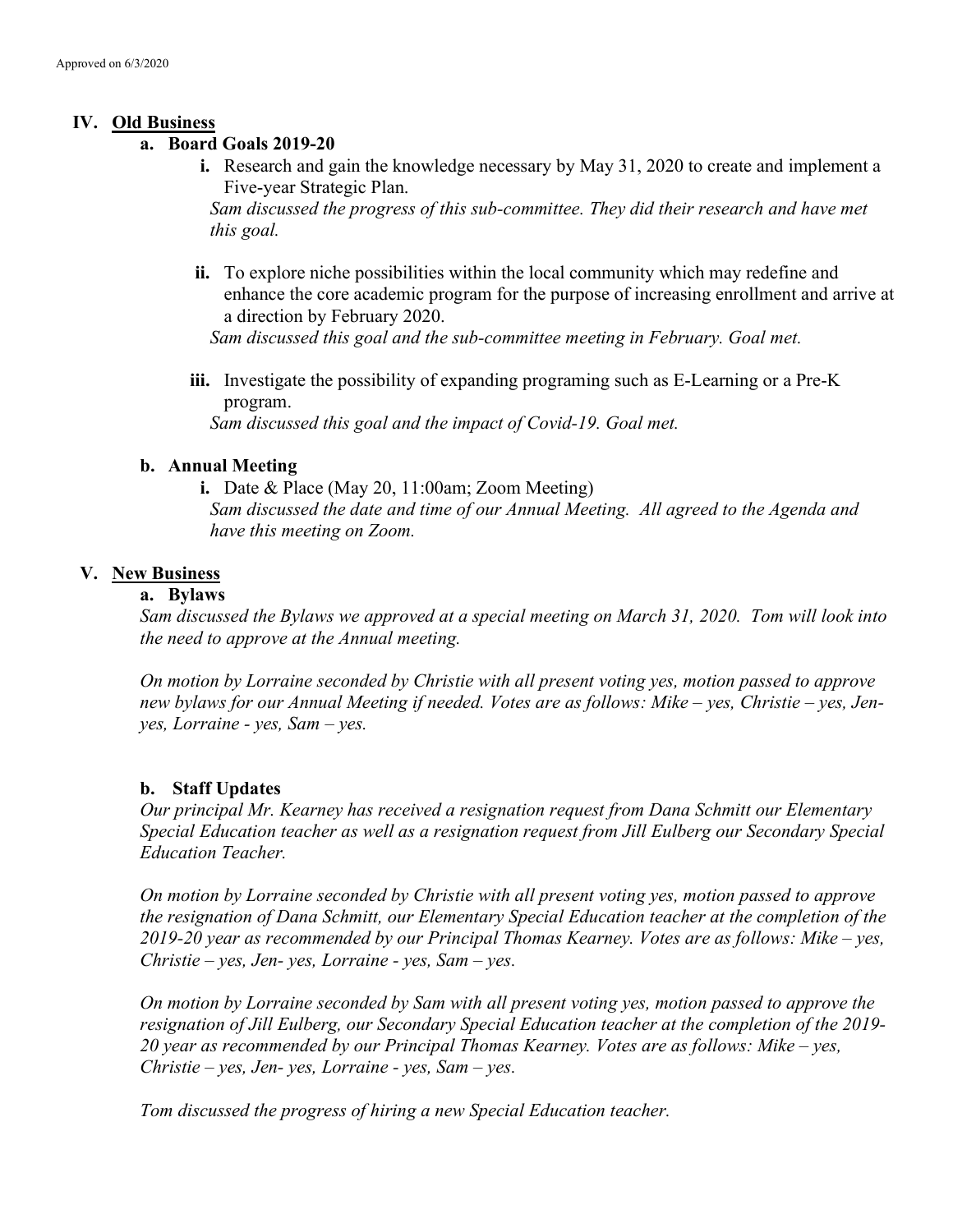### c. Graduation Ceremony

Tom discussed the graduation ceremony changes due to the Covid-19 coronavirus pandemic. Tom has been on numerous conference calls regarding where they discussed various options. He has also discussed options with our small graduation class parents. He is considering Zoom and has already distributed Caps & Gown's. He is asking each graduate to present a letter of thanks. He is anticipating over 100 participants. He has already produced our usual graduation video. It only needs a few more edits. He is considering a June  $10^{th}$  date. He is also working with a few seniors who need to complete their required work.

### d. Authorizer Update

Tom discussed Authorizer business. We will no longer be switching to MOChA and Tom recommends we stay with MN Guild. Glory Kibble will be our representative. This original separation was a result of the lack of adequate representation. The Board of Education is not interested in approving a change at this time. We are at the end of our contract term and will be entering into a new contract with new goals. Tom is experiencing renewed optimism that this process is really a lot better. Glory discussed the goals as something we can achieve with benchmark checking. Anna and Emma will be on our testing team to help meet the goals.

On motion by Sam seconded by Lorraine with all present voting yes, the unanimous motion passed to rescind our request to "not renew" our contract and continue renewal with the Minnesota Guild as our Authorizer as recommended by our Principal Thomas Kearney. Votes are as follows: Mike –  $yes, Christie - yes, Jen- yes, Lorraine - ves, Sam - ves.$ 

# VI. Policy Review (action)

- a. Policy Revisions for Approval
	- i. #210- Conflict of Interest Charter School Board Members (Christie) Christie led a discussion reviewing this document and recommended changes.

On motion by Christie seconded by Lorraine with all present voting yes, motion passed to approve the Policy #210- Conflict of Interest – Charter School Board Members as recommended. Votes are as follows: Mike – yes, Christie – yes, Jen- yes, Lorraine - yes,  $Sam - yes$ .

ii. #304- School Director Evaluation (Sam) Sam led a discussion reviewing this document and recommend changes.

On motion by Sam seconded by Lorraine with all present voting yes, motion passed to approve the Policy #304- School Director Evaluation as recommended. Votes are as follows: Mike – yes, Christie – yes, Jen- yes, Lorraine - yes, Sam – yes.

b. No Policies for June

Tom discussed keeping the current law reference current.

### VII. Administrator's Report

Tom Kearney gave a report on the state of the school including the following:

• **COVID-19**: Tom discussed the progress of our school's involvement in the Pandemic. When Tom discussed our progress with his staff, we are really doing well. He is still meeting weekly with other school representative. He is very proud of Katy Chamberlin and her leadership in getting us on Zoom. He requested Lindsay to share our distance Learning survey results. Our families were asked how they were doing on a survey (available upon request). All of our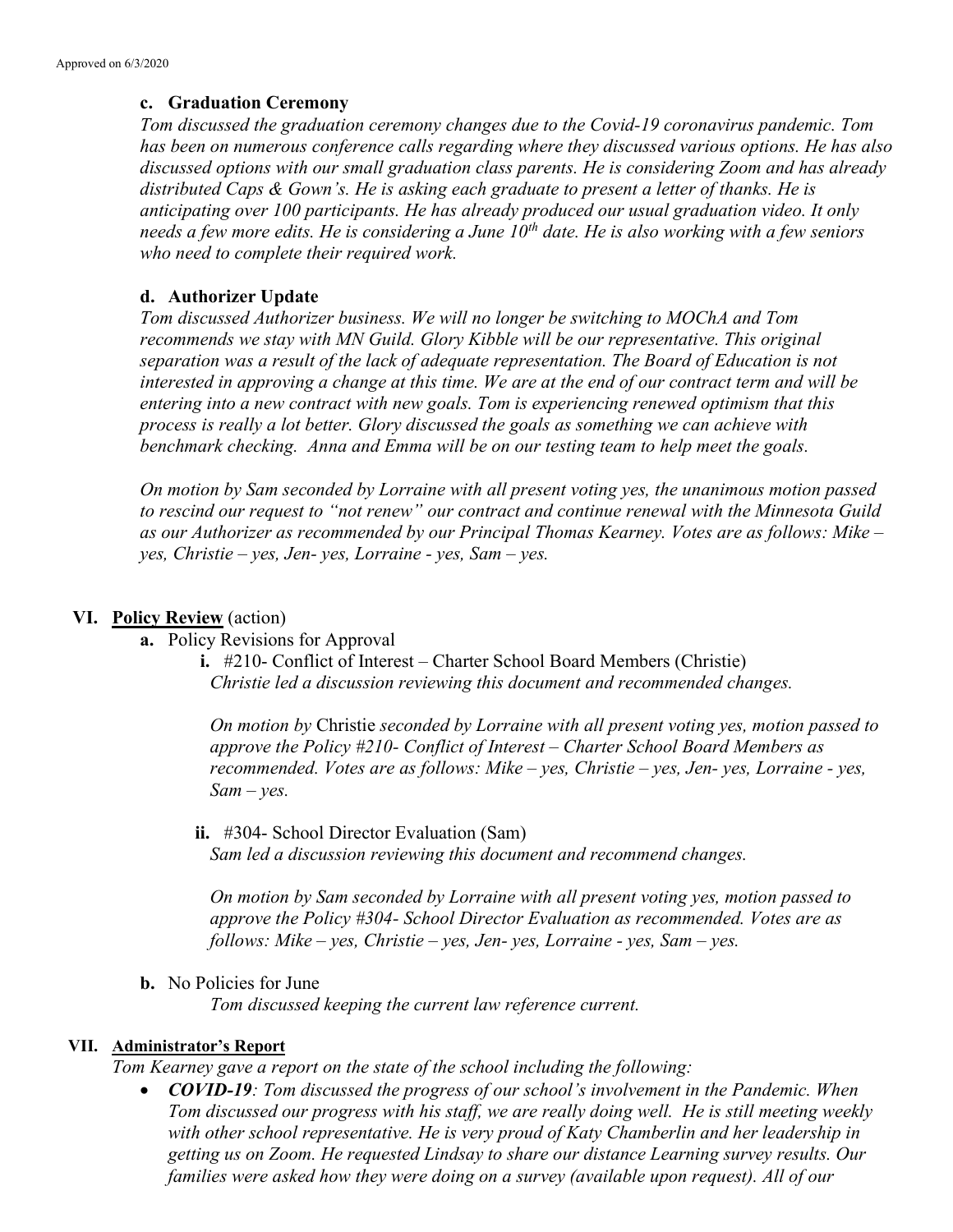families are connected and have computers. Every family was contacted family. We have given nine devices into homes and have offered day care, meals and internet access. We do have a few students that have gone "ghost" or simply not communicating with us. They are not doing the work and not responding to our calls or emails. One student even hung up when he realized it was us calling. We are still working on our grading policy. This emphasis is more on effort than volume. The Academic Review Committee is working with students who are having academic issues. There are a few students struggling and they are the ones who are most comfortable with structure. We are aware of a few families who have had some technical issues but we know all families have access to internet and some sort of device.

- Board Training: Tom discussed a Board Training plan for the Board of Directors to assign as a new policy. This will be sent out and any changes will be made at the next meeting during the approval process. Lorraine agreed to assign a number to this new policy and present for approval at our June meeting.
- Student Statistics: Over all year-to-date Student Attendance is 93.63% with Males at 93.67 and Females at 93.57%, Attendance during Covid-19: 96.28%, M 95.55%, F 97.44%. Our total student count is 119 with an ADM of 102. We have added 21 students since we opened and we probably would have added ten more if it wasn't for the Covid-19 epidemic. Discipline Referrals: Defiance, insubordination or noncompliance 37%; Disrespect 18%; Abusive Language 8%; Aggression without injury 8%. Bulling issues is often misunderstood and continues to be monitored. Vaping has become a problem this year but not smoking.
- Insurance: We are working on transition to PEIP
- E-Learning or Project Based Learning: We will need to address this for the future which includes snow-days.

# VIII. Receive Donations

- \$700.00 Busta Family (A portion of this was used to purchase car window decals)
- \$5.70 Box tops (Sam stated that there are families who are participating in the new box top system of scanning their receipts.)

Lorraine mentioned Amazon Smile needs more attention. During this time of Stay-at-Home more families are using Amazon and we could benefit if they used Smile. Tom, Katy and Lindsay will work to present a short how-to video.

### IX. Other (not to exceed 5 minutes)

• Playground: Christie has worked on mailing a grant application in the amount of \$10K to Friends of Stillwater Parks. We have received a \$25K donation from The Madison Claire Foundation. COVID-19 has delayed some grant opportunities for our playground due to them reallocating their funds to help with COVID-19 relief.

# X. Set Agenda for May Meetings

- a. Date & Time (June 3,  $11:00am$ )
- b. Agenda/Responsibilities
	- i. Financial Review.
	- ii. Committee Update on Board Goals
	- iii. Present/Review Board Training Policy (Lorraine)
	- iv. Present/Review #E-Learning Policy (Lorraine)
	- v. Present Crisis Management Policy Handbook in July (Lorraine)
	- vi. Present/Review #616 School District System Accountability in July (Christie)
	- vii. Conflict of Interest to be added to item  $#2$  for every meeting with a vote.
	- viii. Graduation Ceremony
	- $ix.$  Tom, Katy and Lindsay will work to present a short how-to video.

Sam led a discussion on next month's agenda as shown above.